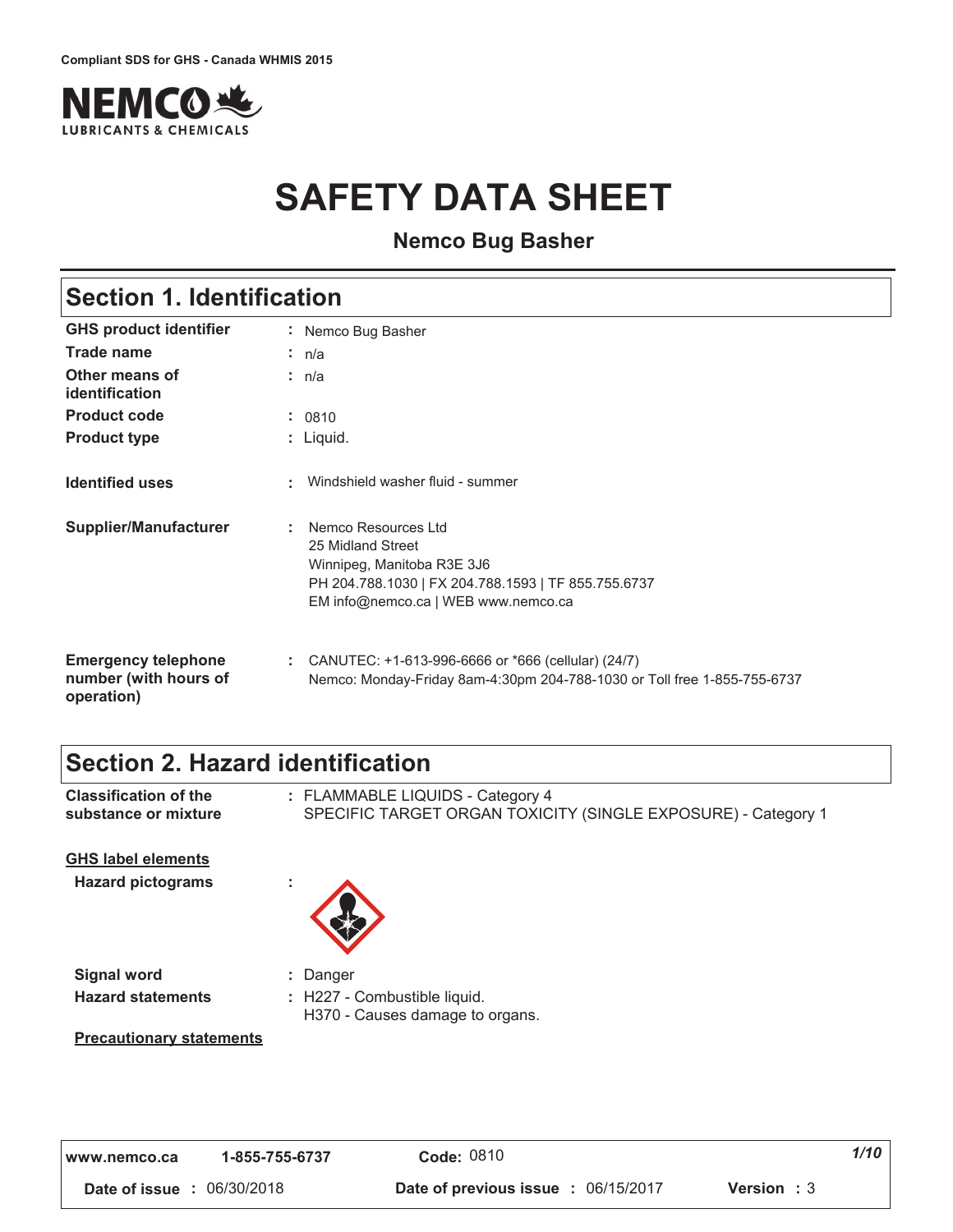

### **Section 2. Hazard identification**

| <b>Prevention</b>                                       | : P280 - Wear protective gloves. Wear protective clothing. Wear eye or face<br>protection.<br>P210 - Keep away from heat, hot surfaces, sparks, open flames and other ignition<br>sources. No smoking.<br>P260 - Do not breathe vapor.<br>P270 - Do not eat, drink or smoke when using this product.<br>P264 - Wash hands thoroughly after handling. |
|---------------------------------------------------------|------------------------------------------------------------------------------------------------------------------------------------------------------------------------------------------------------------------------------------------------------------------------------------------------------------------------------------------------------|
| <b>Response</b>                                         | : P308 + P311 - IF exposed or concerned: Call a POISON CENTER or physician.                                                                                                                                                                                                                                                                          |
| <b>Storage</b>                                          | : P405 - Store locked up.                                                                                                                                                                                                                                                                                                                            |
| <b>Disposal</b>                                         | : P501 - Dispose of contents and container in accordance with all local, regional,<br>national and international regulations.                                                                                                                                                                                                                        |
| Other hazards which do not<br>result in classification/ | : None known.                                                                                                                                                                                                                                                                                                                                        |

**HHNOC/PHNOC** 

### Section 3. Composition/information on ingredients

| Substance/mixture | : Mixture |
|-------------------|-----------|
| Other means of    | ∶ n/a     |
| identification    |           |

#### **CAS number/other identifiers**

| <b>CAS number</b>   | : Not applicable. |            |                   |
|---------------------|-------------------|------------|-------------------|
| <b>Product code</b> | 0810              |            |                   |
|                     |                   |            |                   |
| Ingredient name     |                   | $\%$ (w/w) | <b>CAS number</b> |

The exact percentage (concentration) in the composition has been withheld as a trade secret in accordance with the amended HPR as of April 2018.

There are no additional ingredients present which, within the current knowledge of the supplier and in the concentrations applicable, are classified as hazardous to health or the environment and hence require reporting in this section.

Occupational exposure limits, if available, are listed in Section 8.

### **Section 4. First-aid measures**

#### Description of necessary first aid measures

| www.nemco.ca        | 1-855-755-6737 | Code: 0810                                                                                                                                                                                                                                                                                                                                                                                                                                                                                                                                                                                    | 2/10 |
|---------------------|----------------|-----------------------------------------------------------------------------------------------------------------------------------------------------------------------------------------------------------------------------------------------------------------------------------------------------------------------------------------------------------------------------------------------------------------------------------------------------------------------------------------------------------------------------------------------------------------------------------------------|------|
| <b>Skin contact</b> |                | : Flush contaminated skin with plenty of water. Continue to rinse for at least 20<br>minutes. Get medical attention. If necessary, call a poison center or physician.<br>Wash clothing before reuse. Clean shoes thoroughly before reuse.                                                                                                                                                                                                                                                                                                                                                     |      |
| <b>Inhalation</b>   |                | : Remove victim to fresh air and keep at rest in a position comfortable for breathing.<br>If not breathing, if breathing is irregular or if respiratory arrest occurs, provide<br>artificial respiration or oxygen by trained personnel. It may be dangerous to the<br>person providing aid to give mouth-to-mouth resuscitation. Get medical attention. If<br>necessary, call a poison center or physician. If unconscious, place in recovery<br>position and get medical attention immediately. Maintain an open airway. Loosen<br>tight clothing such as a collar, tie, belt or waistband. |      |
| Eye contact         |                | : Immediately flush eyes with plenty of water, occasionally lifting the upper and lower<br>eyelids. Check for and remove any contact lenses. Continue to rinse for at least 20<br>minutes. Get medical attention. If necessary, call a poison center or physician.                                                                                                                                                                                                                                                                                                                            |      |
|                     |                |                                                                                                                                                                                                                                                                                                                                                                                                                                                                                                                                                                                               |      |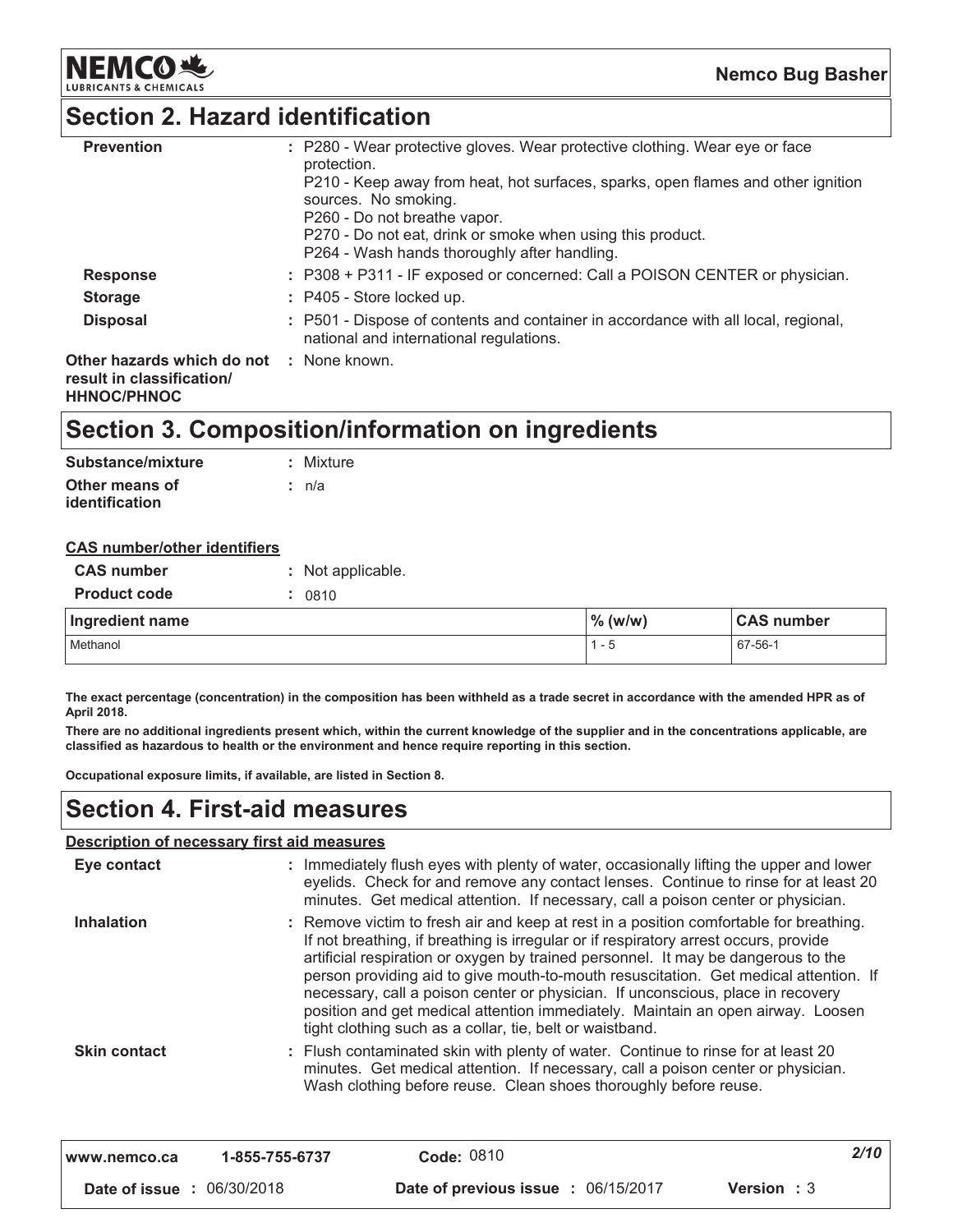

### **Section 4. First-aid measures**

| Ingestion                                          | : Wash out mouth with water. Remove dentures if any. Remove victim to fresh air<br>and keep at rest in a position comfortable for breathing. If material has been<br>swallowed and the exposed person is conscious, give small quantities of water to<br>drink. Stop if the exposed person feels sick as vomiting may be dangerous. Do not<br>induce vomiting unless directed to do so by medical personnel. If vomiting occurs,<br>the head should be kept low so that vomit does not enter the lungs. Get medical<br>attention. If necessary, call a poison center or physician. Never give anything by<br>mouth to an unconscious person. If unconscious, place in recovery position and get<br>medical attention immediately. Maintain an open airway. Loosen tight clothing such<br>as a collar, tie, belt or waistband. |
|----------------------------------------------------|-------------------------------------------------------------------------------------------------------------------------------------------------------------------------------------------------------------------------------------------------------------------------------------------------------------------------------------------------------------------------------------------------------------------------------------------------------------------------------------------------------------------------------------------------------------------------------------------------------------------------------------------------------------------------------------------------------------------------------------------------------------------------------------------------------------------------------|
| Most important symptoms/effects, acute and delayed |                                                                                                                                                                                                                                                                                                                                                                                                                                                                                                                                                                                                                                                                                                                                                                                                                               |
| <b>Potential acute health effects</b>              |                                                                                                                                                                                                                                                                                                                                                                                                                                                                                                                                                                                                                                                                                                                                                                                                                               |
| Eye contact                                        | : No known significant effects or critical hazards.                                                                                                                                                                                                                                                                                                                                                                                                                                                                                                                                                                                                                                                                                                                                                                           |
| <b>Inhalation</b>                                  | : No known significant effects or critical hazards.                                                                                                                                                                                                                                                                                                                                                                                                                                                                                                                                                                                                                                                                                                                                                                           |
| <b>Skin contact</b>                                | : No known significant effects or critical hazards.                                                                                                                                                                                                                                                                                                                                                                                                                                                                                                                                                                                                                                                                                                                                                                           |
| Ingestion                                          | : No known significant effects or critical hazards.                                                                                                                                                                                                                                                                                                                                                                                                                                                                                                                                                                                                                                                                                                                                                                           |
| Over-exposure signs/symptoms                       |                                                                                                                                                                                                                                                                                                                                                                                                                                                                                                                                                                                                                                                                                                                                                                                                                               |
| Eye contact                                        | : No known significant effects or critical hazards.                                                                                                                                                                                                                                                                                                                                                                                                                                                                                                                                                                                                                                                                                                                                                                           |
| <b>Inhalation</b>                                  | : No known significant effects or critical hazards.                                                                                                                                                                                                                                                                                                                                                                                                                                                                                                                                                                                                                                                                                                                                                                           |
| <b>Skin contact</b>                                | : No known significant effects or critical hazards.                                                                                                                                                                                                                                                                                                                                                                                                                                                                                                                                                                                                                                                                                                                                                                           |
| Ingestion                                          | : No known significant effects or critical hazards.                                                                                                                                                                                                                                                                                                                                                                                                                                                                                                                                                                                                                                                                                                                                                                           |
|                                                    | Indication of immediate medical attention and special treatment needed, if necessary                                                                                                                                                                                                                                                                                                                                                                                                                                                                                                                                                                                                                                                                                                                                          |
| Notes to physician                                 | : Treat symptomatically. Contact poison treatment specialist immediately if large<br>quantities have been ingested or inhaled.                                                                                                                                                                                                                                                                                                                                                                                                                                                                                                                                                                                                                                                                                                |
| <b>Specific treatments</b>                         | : No specific treatment.                                                                                                                                                                                                                                                                                                                                                                                                                                                                                                                                                                                                                                                                                                                                                                                                      |
| <b>Protection of first-aiders</b>                  | : No action shall be taken involving any personal risk or without suitable training. It<br>may be dangerous to the person providing aid to give mouth-to-mouth resuscitation.                                                                                                                                                                                                                                                                                                                                                                                                                                                                                                                                                                                                                                                 |

See toxicological information (Section 11)

## **Section 5. Fire-fighting measures**

| <b>Extinguishing media</b>                           |                                                                                                                                                                                                               |
|------------------------------------------------------|---------------------------------------------------------------------------------------------------------------------------------------------------------------------------------------------------------------|
| Suitable extinguishing<br>media                      | : Use dry chemical, $CO2$ , water spray (fog) or foam.                                                                                                                                                        |
| Unsuitable extinguishing<br>media                    | : Do not use water jet or water-based fire extinguishers.                                                                                                                                                     |
| <b>Specific hazards arising</b><br>from the chemical | : Combustible liquid. Runoff to sewer may create fire or explosion hazard. In a fire or<br>if heated, a pressure increase will occur and the container may burst, with the risk of<br>a subsequent explosion. |
| <b>Hazardous thermal</b><br>decomposition products   | : Decomposition products may include the following materials:<br>carbon dioxide<br>carbon monoxide                                                                                                            |

| l www.nemco.ca                    | 1-855-755-6737 | Code: 0810                                                       | 3/10 |
|-----------------------------------|----------------|------------------------------------------------------------------|------|
| <b>Date of issue : 06/30/2018</b> |                | <b>Date of previous issue : 06/15/2017</b><br><b>Version</b> : 3 |      |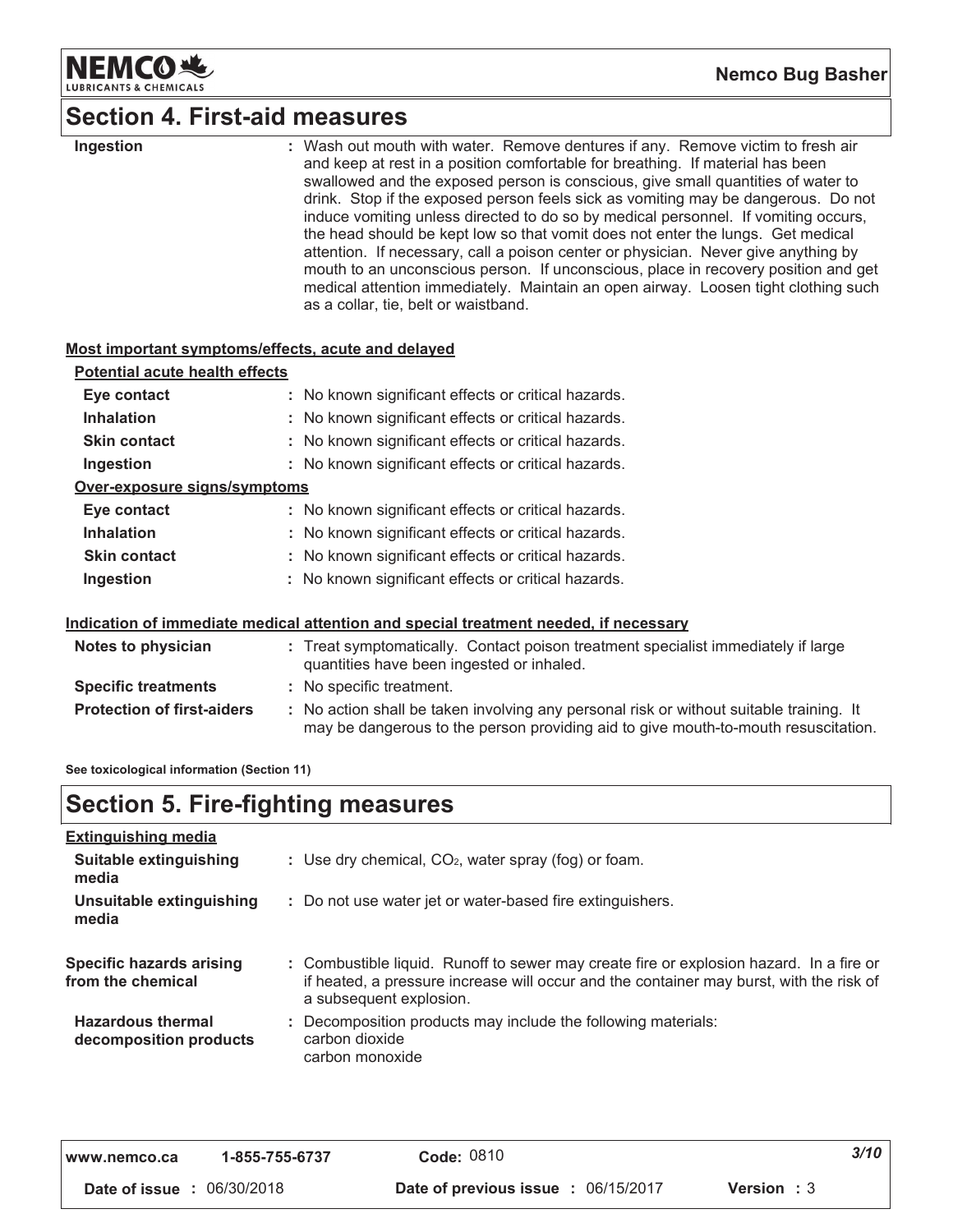

## **Section 5. Fire-fighting measures**

| <b>Special protective actions</b><br>for fire-fighters   | : Promptly isolate the scene by removing all persons from the vicinity of the incident if<br>there is a fire. No action shall be taken involving any personal risk or without<br>suitable training. Move containers from fire area if this can be done without risk.<br>Use water spray to keep fire-exposed containers cool. |
|----------------------------------------------------------|-------------------------------------------------------------------------------------------------------------------------------------------------------------------------------------------------------------------------------------------------------------------------------------------------------------------------------|
| <b>Special protective</b><br>equipment for fire-fighters | : Fire-fighters should wear appropriate protective equipment and self-contained<br>breathing apparatus (SCBA) with a full face-piece operated in positive pressure<br>mode.                                                                                                                                                   |

### **Section 6. Accidental release measures**

|                                  | Personal precautions, protective equipment and emergency procedures                                                                                                                                                                                                                                                                                                                                                                                                                             |
|----------------------------------|-------------------------------------------------------------------------------------------------------------------------------------------------------------------------------------------------------------------------------------------------------------------------------------------------------------------------------------------------------------------------------------------------------------------------------------------------------------------------------------------------|
| For non-emergency<br>personnel   | : No action shall be taken involving any personal risk or without suitable training.<br>Evacuate surrounding areas. Keep unnecessary and unprotected personnel from<br>entering. Do not touch or walk through spilled material. Shut off all ignition sources.<br>No flares, smoking or flames in hazard area. Avoid breathing vapor or mist. Provide<br>adequate ventilation. Wear appropriate respirator when ventilation is inadequate.<br>Put on appropriate personal protective equipment. |
| For emergency responders         | If specialized clothing is required to deal with the spillage, take note of any<br>÷.<br>information in Section 8 on suitable and unsuitable materials. See also the<br>information in "For non-emergency personnel".                                                                                                                                                                                                                                                                           |
| <b>Environmental precautions</b> | : Avoid dispersal of spilled material and runoff and contact with soil, waterways,<br>drains and sewers. Inform the relevant authorities if the product has caused<br>environmental pollution (sewers, waterways, soil or air).                                                                                                                                                                                                                                                                 |
|                                  |                                                                                                                                                                                                                                                                                                                                                                                                                                                                                                 |

#### Methods and materials for containment and cleaning up

**Spill** : Stop leak if without risk. Move containers from spill area. Use spark-proof tools and explosion-proof equipment. Approach release from upwind. Prevent entry into sewers, water courses, basements or confined areas. Wash spillages into an effluent treatment plant or proceed as follows. Contain and collect spillage with noncombustible, absorbent material e.g. sand, earth, vermiculite or diatomaceous earth and place in container for disposal according to local regulations (see Section 13). Dispose of via a licensed waste disposal contractor. Contaminated absorbent material may pose the same hazard as the spilled product. Note: see Section 1 for emergency contact information and Section 13 for waste disposal.

### Section 7. Handling and storage

#### Precautions for safe handling

| <b>Protective measures</b>                       | container.     | : Put on appropriate personal protective equipment (see Section 8). Do not get in<br>eyes or on skin or clothing. Do not breathe vapor or mist. Do not ingest. Use only<br>with adequate ventilation. Wear appropriate respirator when ventilation is<br>inadequate. Do not enter storage areas and confined spaces unless adequately<br>ventilated. Keep in the original container or an approved alternative made from a<br>compatible material, kept tightly closed when not in use. Store and use away from<br>heat, sparks, open flame or any other ignition source. Use explosion-proof electrical<br>(ventilating, lighting and material handling) equipment. Use only non-sparking tools.<br>Empty containers retain product residue and can be hazardous. Do not reuse |             |
|--------------------------------------------------|----------------|---------------------------------------------------------------------------------------------------------------------------------------------------------------------------------------------------------------------------------------------------------------------------------------------------------------------------------------------------------------------------------------------------------------------------------------------------------------------------------------------------------------------------------------------------------------------------------------------------------------------------------------------------------------------------------------------------------------------------------------------------------------------------------|-------------|
| <b>Advice on general</b><br>occupational hygiene | eating areas.  | : Eating, drinking and smoking should be prohibited in areas where this material is<br>handled, stored and processed. Workers should wash hands and face before eating,<br>drinking and smoking. See also Section 8 for additional information on hygiene<br>measures. Remove contaminated clothing and protective equipment before entering                                                                                                                                                                                                                                                                                                                                                                                                                                    |             |
| www.nemco.ca                                     | 1-855-755-6737 | Code: 0810                                                                                                                                                                                                                                                                                                                                                                                                                                                                                                                                                                                                                                                                                                                                                                      | 4/10        |
| <b>Date of issue : 06/30/2018</b>                |                | <b>Date of previous issue : 06/15/2017</b>                                                                                                                                                                                                                                                                                                                                                                                                                                                                                                                                                                                                                                                                                                                                      | Version : 3 |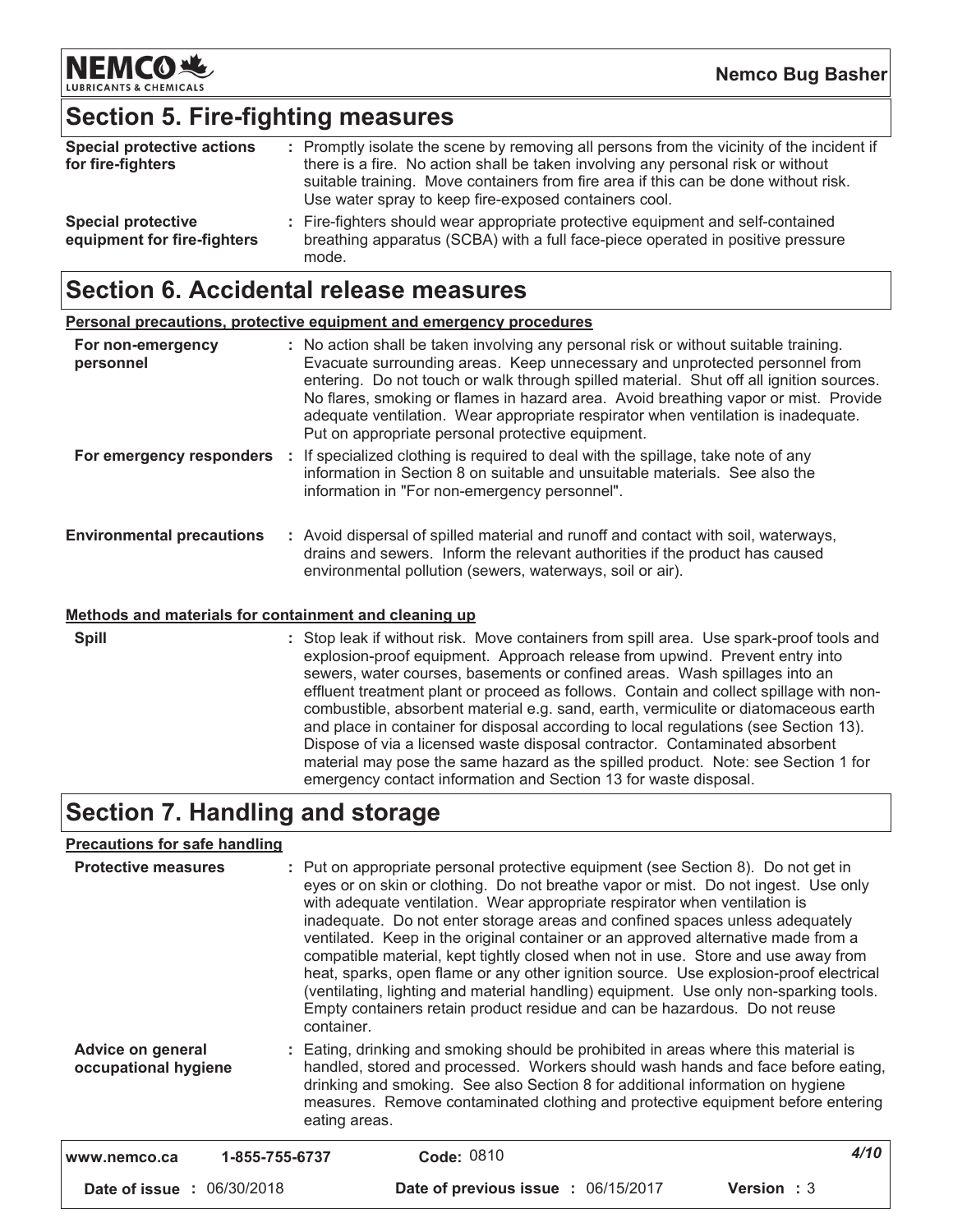

# Section 7. Handling and storage

| Conditions for safe storage, | : Store in accordance with local regulations. Store in a segregated and approved          |
|------------------------------|-------------------------------------------------------------------------------------------|
| including any                | area. Store in original container protected from direct sunlight in a dry, cool and well- |
| <i>incompatibilities</i>     | ventilated area, away from incompatible materials (see Section 10) and food and           |
|                              | drink. Store locked up. Eliminate all ignition sources. Separate from oxidizing           |
|                              | materials. Keep container tightly closed and sealed until ready for use. Containers       |
|                              | that have been opened must be carefully resealed and kept upright to prevent              |
|                              | leakage. Do not store in unlabeled containers. Use appropriate containment to             |
|                              | avoid environmental contamination. See Section 10 for incompatible materials              |
|                              | before handling or use.                                                                   |

### Section 8. Exposure controls/personal protection

### **Control parameters**

#### **Occupational exposure limits**

| Ingredient name | <b>Exposure limits</b>                                                                                                                                                                                                                                                                                                                                                                                                                                                                                                                                                                                                                                                                                                                                                                                                                  |
|-----------------|-----------------------------------------------------------------------------------------------------------------------------------------------------------------------------------------------------------------------------------------------------------------------------------------------------------------------------------------------------------------------------------------------------------------------------------------------------------------------------------------------------------------------------------------------------------------------------------------------------------------------------------------------------------------------------------------------------------------------------------------------------------------------------------------------------------------------------------------|
| Methanol        | CA Alberta Provincial (Canada, 4/2009). Absorbed through skin.<br>8 hrs OEL: 262 mg/m <sup>3</sup> 8 hours.<br>8 hrs OEL: 200 ppm 8 hours.<br>15 min OEL: 250 ppm 15 minutes.<br>15 min OEL: 328 mg/m <sup>3</sup> 15 minutes.<br>CA British Columbia Provincial (Canada, 7/2016). Absorbed<br>through skin.<br>TWA: 200 ppm 8 hours.<br>STEL: 250 ppm 15 minutes.<br>CA Ontario Provincial (Canada, 7/2015). Absorbed through skin.<br>TWA: 200 ppm 8 hours.<br>STEL: 250 ppm 15 minutes.<br>CA Quebec Provincial (Canada, 1/2014). Absorbed through skin.<br>TWAEV: 200 ppm 8 hours.<br>TWAEV: 262 mg/m <sup>3</sup> 8 hours.<br>STEV: 250 ppm 15 minutes.<br>STEV: 328 mg/m <sup>3</sup> 15 minutes.<br>CA Saskatchewan Provincial (Canada, 7/2013). Absorbed through<br>skin.<br>STEL: 250 ppm 15 minutes.<br>TWA: 200 ppm 8 hours. |

| Appropriate engineering<br>controls       | : Use only with adequate ventilation. Use process enclosures, local exhaust<br>ventilation or other engineering controls to keep worker exposure to airborne<br>contaminants below any recommended or statutory limits. The engineering controls<br>also need to keep gas, vapor or dust concentrations below any lower explosive<br>limits. Use explosion-proof ventilation equipment.           |
|-------------------------------------------|---------------------------------------------------------------------------------------------------------------------------------------------------------------------------------------------------------------------------------------------------------------------------------------------------------------------------------------------------------------------------------------------------|
| <b>Environmental exposure</b><br>controls | : Emissions from ventilation or work process equipment should be checked to ensure<br>they comply with the requirements of environmental protection legislation.                                                                                                                                                                                                                                  |
| Individual protection measures            |                                                                                                                                                                                                                                                                                                                                                                                                   |
| <b>Hygiene measures</b>                   | : Wash hands, forearms and face thoroughly after handling chemical products, before<br>eating, smoking and using the lavatory and at the end of the working period.<br>Appropriate techniques should be used to remove potentially contaminated clothing.<br>Wash contaminated clothing before reusing. Ensure that eyewash stations and<br>safety showers are close to the workstation location. |

| l www.nemco.ca                    | 1-855-755-6737 | Code: 0810                                 |                    | 5/10 |
|-----------------------------------|----------------|--------------------------------------------|--------------------|------|
| <b>Date of issue : 06/30/2018</b> |                | <b>Date of previous issue : 06/15/2017</b> | <b>Version</b> : 3 |      |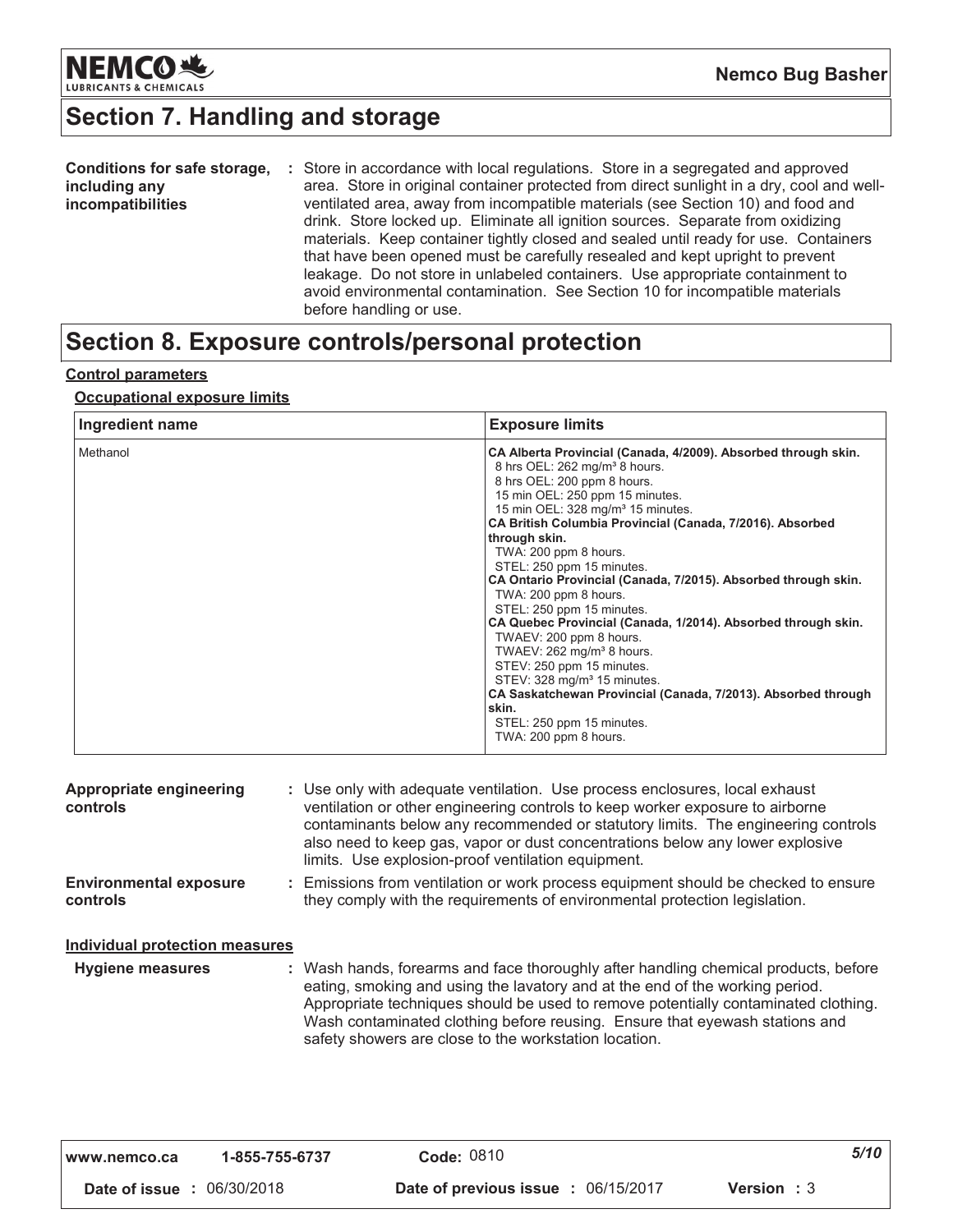**NEMCO头** & CHEMICALS LUBRIC.

### Section 8. Exposure controls/personal protection

| <b>Eye/face protection</b>    | : Safety eyewear complying with an approved standard should be used when a risk<br>assessment indicates this is necessary to avoid exposure to liquid splashes, mists,<br>gases or dusts. If contact is possible, the following protection should be worn,<br>unless the assessment indicates a higher degree of protection: safety glasses with<br>side-shields.                                                                                                                                                                                                                                                         |
|-------------------------------|---------------------------------------------------------------------------------------------------------------------------------------------------------------------------------------------------------------------------------------------------------------------------------------------------------------------------------------------------------------------------------------------------------------------------------------------------------------------------------------------------------------------------------------------------------------------------------------------------------------------------|
| <b>Skin protection</b>        |                                                                                                                                                                                                                                                                                                                                                                                                                                                                                                                                                                                                                           |
| <b>Hand protection</b>        | : Chemical-resistant, impervious gloves complying with an approved standard should<br>be worn at all times when handling chemical products if a risk assessment indicates<br>this is necessary. Considering the parameters specified by the glove manufacturer,<br>check during use that the gloves are still retaining their protective properties. It<br>should be noted that the time to breakthrough for any glove material may be<br>different for different glove manufacturers. In the case of mixtures, consisting of<br>several substances, the protection time of the gloves cannot be accurately<br>estimated. |
| <b>Body protection</b>        | : Personal protective equipment for the body should be selected based on the task<br>being performed and the risks involved and should be approved by a specialist<br>before handling this product.                                                                                                                                                                                                                                                                                                                                                                                                                       |
| Other skin protection         | : Appropriate footwear and any additional skin protection measures should be<br>selected based on the task being performed and the risks involved and should be<br>approved by a specialist before handling this product.                                                                                                                                                                                                                                                                                                                                                                                                 |
| <b>Respiratory protection</b> | Based on the hazard and potential for exposure, select a respirator that meets the<br>appropriate standard or certification. Respirators must be used according to a<br>respiratory protection program to ensure proper fitting, training, and other important<br>aspects of use.                                                                                                                                                                                                                                                                                                                                         |

## Section 9. Physical and chemical properties

| <b>Appearance</b>                               |                                       |
|-------------------------------------------------|---------------------------------------|
| <b>Physical state</b>                           | : Liquid. [Clear.]                    |
| Color                                           | $:$ Pink.                             |
| Odor                                            | : Mild alcohol.                       |
| <b>Odor threshold</b>                           | : Not available.                      |
| рH                                              | : Not available.                      |
| <b>Freezing point</b>                           | : $0^{\circ}$ C (32 $^{\circ}$ F)     |
| <b>Boiling point</b>                            | : $98^{\circ}$ C (208.4 $^{\circ}$ F) |
| <b>Flash point</b>                              | : Closed cup: >80°C (>176°F)          |
| <b>Evaporation rate</b>                         | $:$ Not available.                    |
| <b>Flammability (solid, gas)</b>                | : Not available.                      |
| Lower and upper explosive<br>(flammable) limits | : Not available.                      |
| <b>Vapor pressure</b>                           | : Not available.                      |
| <b>Vapor density</b>                            | : Not available.                      |
| <b>Relative density</b>                         | : Not available.                      |
| <b>Solubility</b>                               | : Soluble in water.                   |
| Partition coefficient: n-<br>octanol/water      | : Not available.                      |
| <b>Auto-ignition temperature</b>                | : Not available.                      |
| <b>Decomposition temperature</b>                | : Not available.                      |
| <b>Viscosity</b>                                | : Not available.                      |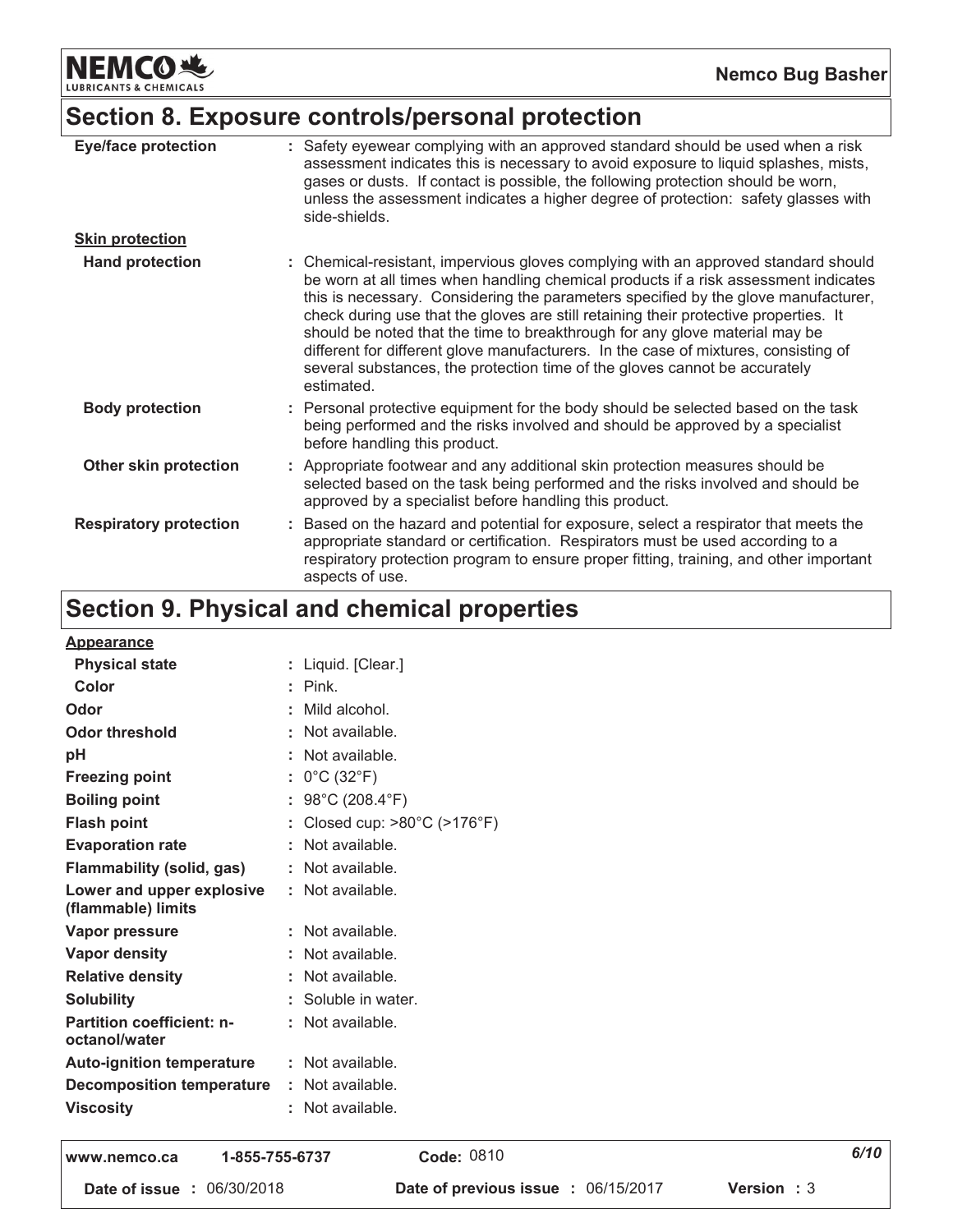

### **Section 10. Stability and reactivity**

| <b>Reactivity</b>                            | : No specific test data related to reactivity available for this product or its ingredients.                                                                                 |
|----------------------------------------------|------------------------------------------------------------------------------------------------------------------------------------------------------------------------------|
| <b>Chemical stability</b>                    | : The product is stable.                                                                                                                                                     |
| <b>Possibility of hazardous</b><br>reactions | : Under normal conditions of storage and use, hazardous reactions will not occur.                                                                                            |
| <b>Conditions to avoid</b>                   | : Avoid all possible sources of ignition (spark or flame). Do not pressurize, cut, weld,<br>braze, solder, drill, grind or expose containers to heat or sources of ignition. |
| Incompatible materials                       | : Reactive or incompatible with the following materials: oxidizing materials.                                                                                                |
| <b>Hazardous decomposition</b><br>products   | : Under normal conditions of storage and use, hazardous decomposition products<br>should not be produced.                                                                    |

### **Section 11. Toxicological information**

#### Information on toxicological effects

#### **Acute toxicity**

| <b>Product/ingredient name</b> | <b>Result</b>                                                            | <b>Species</b>              | <b>Dose</b>                                          | <b>Exposure</b>               |
|--------------------------------|--------------------------------------------------------------------------|-----------------------------|------------------------------------------------------|-------------------------------|
| Methanol                       | LC50 Inhalation Gas.<br>LC50 Inhalation Gas.<br>LD50 Dermal<br>LD50 Oral | Rat<br>Rat<br>Rabbit<br>Rat | 145000 ppm<br>64000 ppm<br>15800 mg/kg<br>5600 mg/kg | <sup>1</sup> hours<br>4 hours |

#### **Irritation/Corrosion**

There is no data available.

#### **Sensitization**

There is no data available.

#### **Mutagenicity**

There is no data available.

#### Carcinogenicity

There is no data available.

#### **Reproductive toxicity**

There is no data available.

#### **Teratogenicity**

There is no data available.

#### Specific target organ toxicity (single exposure)

| Name     | Category | <b>Target organs</b> |
|----------|----------|----------------------|
| Methanol | Category | Not determined       |

#### Specific target organ toxicity (repeated exposure)

There is no data available.

#### **Aspiration hazard**

There is no data available.

| www.nemco.ca                      | 1-855-755-6737 | Code: 0810                                 | 7/10               |
|-----------------------------------|----------------|--------------------------------------------|--------------------|
| <b>Date of issue : 06/30/2018</b> |                | <b>Date of previous issue : 06/15/2017</b> | <b>Version</b> : 3 |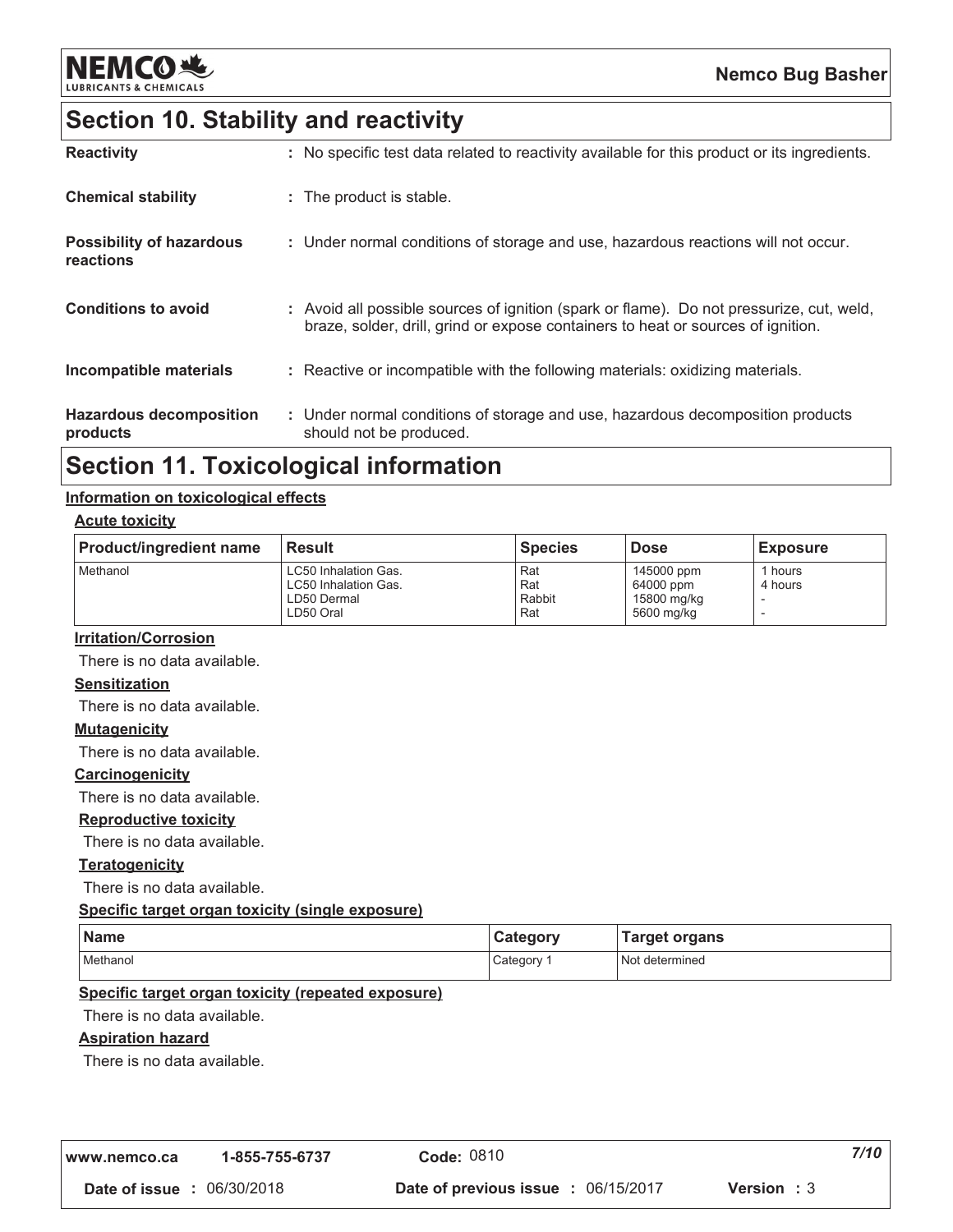

### **Section 11. Toxicological information**

| Information on the likely |  |
|---------------------------|--|
| routes of exposure        |  |

: Dermal contact. Eye contact. Inhalation. Ingestion.

#### **Potential acute health effects**

| Eye contact         | : No known significant effects or critical hazards. |
|---------------------|-----------------------------------------------------|
| <b>Inhalation</b>   | : No known significant effects or critical hazards. |
| <b>Skin contact</b> | : No known significant effects or critical hazards. |
| Ingestion           | : No known significant effects or critical hazards. |

### Symptoms related to the physical, chemical and toxicological characteristics

| Eye contact         | : No known significant effects or critical hazards. |
|---------------------|-----------------------------------------------------|
| <b>Inhalation</b>   | : No known significant effects or critical hazards. |
| <b>Skin contact</b> | : No known significant effects or critical hazards. |
| Ingestion           | : No known significant effects or critical hazards. |

#### Delayed and immediate effects and also chronic effects from short and long term exposure

| <b>Short term exposure</b>              |    |                                                     |
|-----------------------------------------|----|-----------------------------------------------------|
| <b>Potential immediate</b><br>effects   | ÷. | No known significant effects or critical hazards.   |
| <b>Potential delayed effects</b>        |    | : No known significant effects or critical hazards. |
| Long term exposure                      |    |                                                     |
| <b>Potential immediate</b><br>effects   |    | No known significant effects or critical hazards.   |
| <b>Potential delayed effects</b>        |    | : No known significant effects or critical hazards. |
| <b>Potential chronic health effects</b> |    |                                                     |
| General                                 |    | No known significant effects or critical hazards.   |
| Carcinogenicity                         |    | No known significant effects or critical hazards.   |
| <b>Mutagenicity</b>                     |    | No known significant effects or critical hazards.   |
| <b>Teratogenicity</b>                   |    | No known significant effects or critical hazards.   |
| <b>Developmental effects</b>            |    | No known significant effects or critical hazards.   |
| <b>Fertility effects</b>                |    | No known significant effects or critical hazards.   |

#### **Numerical measures of toxicity**

#### **Acute toxicity estimates**

| <b>Route</b>        | <b>ATE value</b> |
|---------------------|------------------|
| Oral                | 5000 mg/kg       |
| Dermal              | 15000 mg/kg      |
| Inhalation (vapors) | 150 mg/L         |

| www.nemco.ca | 1-855-755-6737 |
|--------------|----------------|
|--------------|----------------|

 $8/10$ 

Date of issue : 06/30/2018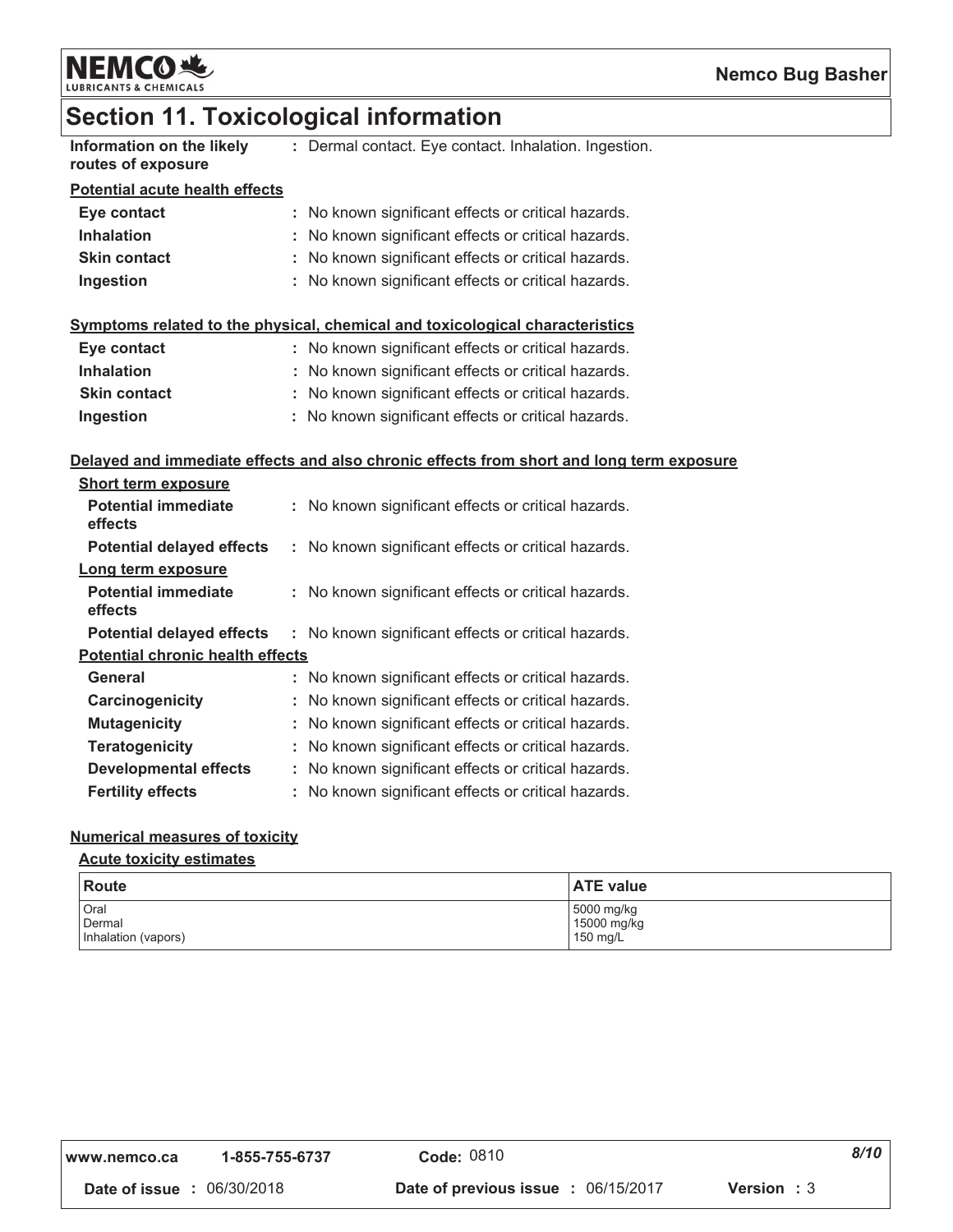

### **Section 12. Ecological information**

#### **Toxicity**

| <b>Product/ingredient name</b> | <b>Result</b>                        | Species                               | <b>Exposure</b> |
|--------------------------------|--------------------------------------|---------------------------------------|-----------------|
| Methanol                       | Acute LC50 2500000 µg/L Marine water | Crustaceans - Crangon crangon - Adult | 48 hours        |
|                                | Acute LC50 3289 mg/L Fresh water     | Daphnia - Daphnia magna - Neonate     | 48 hours        |
|                                | Acute LC50 290 mg/L Fresh water      | Fish - Danio rerio - Egg              | 96 hours        |

#### Persistence and degradability

There is no data available.

#### **Bioaccumulative potential**

| <b>Product/ingredient name</b> | $\mathsf{LogP}_\mathsf{ow}$ | <b>BCF</b> | <b>Potential</b> |
|--------------------------------|-----------------------------|------------|------------------|
| Methanol                       | .177<br>$-U_{\ell}$         | ~10        | low              |

#### **Mobility in soil**

| <b>Soil/water partition</b>   | : There is no data available. |
|-------------------------------|-------------------------------|
| coefficient $(K_{\text{oc}})$ |                               |

#### Other adverse effects : No known significant effects or critical hazards.

### **Section 13. Disposal considerations**

**Disposal methods** : The generation of waste should be avoided or minimized wherever possible. Disposal of this product, solutions and any by-products should comply with the requirements of environmental protection and waste disposal legislation and any regional local authority requirements. Dispose of surplus and non-recyclable products via a licensed waste disposal contractor. Waste should not be disposed of untreated to the sewer unless fully compliant with the requirements of all authorities with jurisdiction. Waste packaging should be recycled. Incineration or landfill should only be considered when recycling is not feasible. This material and its container must be disposed of in a safe way. Care should be taken when handling empty containers that have not been cleaned or rinsed out. Empty containers or liners may retain some product residues. Vapor from product residues may create a highly flammable or explosive atmosphere inside the container. Do not cut, weld or grind used containers unless they have been cleaned thoroughly internally. Avoid dispersal of spilled material and runoff and contact with soil, waterways, drains and sewers.

### **Section 14. Transport information**

|                                      | <b>TDG Classification</b> | <b>IMDG</b>                         | <b>IATA</b>       |
|--------------------------------------|---------------------------|-------------------------------------|-------------------|
| <b>UN number</b>                     | Not regulated.            | Not regulated.                      | Not regulated.    |
| <b>UN proper</b><br>shipping name    |                           |                                     |                   |
| <b>Transport</b><br>hazard class(es) |                           |                                     |                   |
|                                      |                           |                                     |                   |
| www.nemco.ca                         | 1-855-755-6737            | Code: 0810                          | 9/10              |
| Date of issue : 06/30/2018           |                           | Date of previous issue : 06/15/2017 | <b>Version: 3</b> |